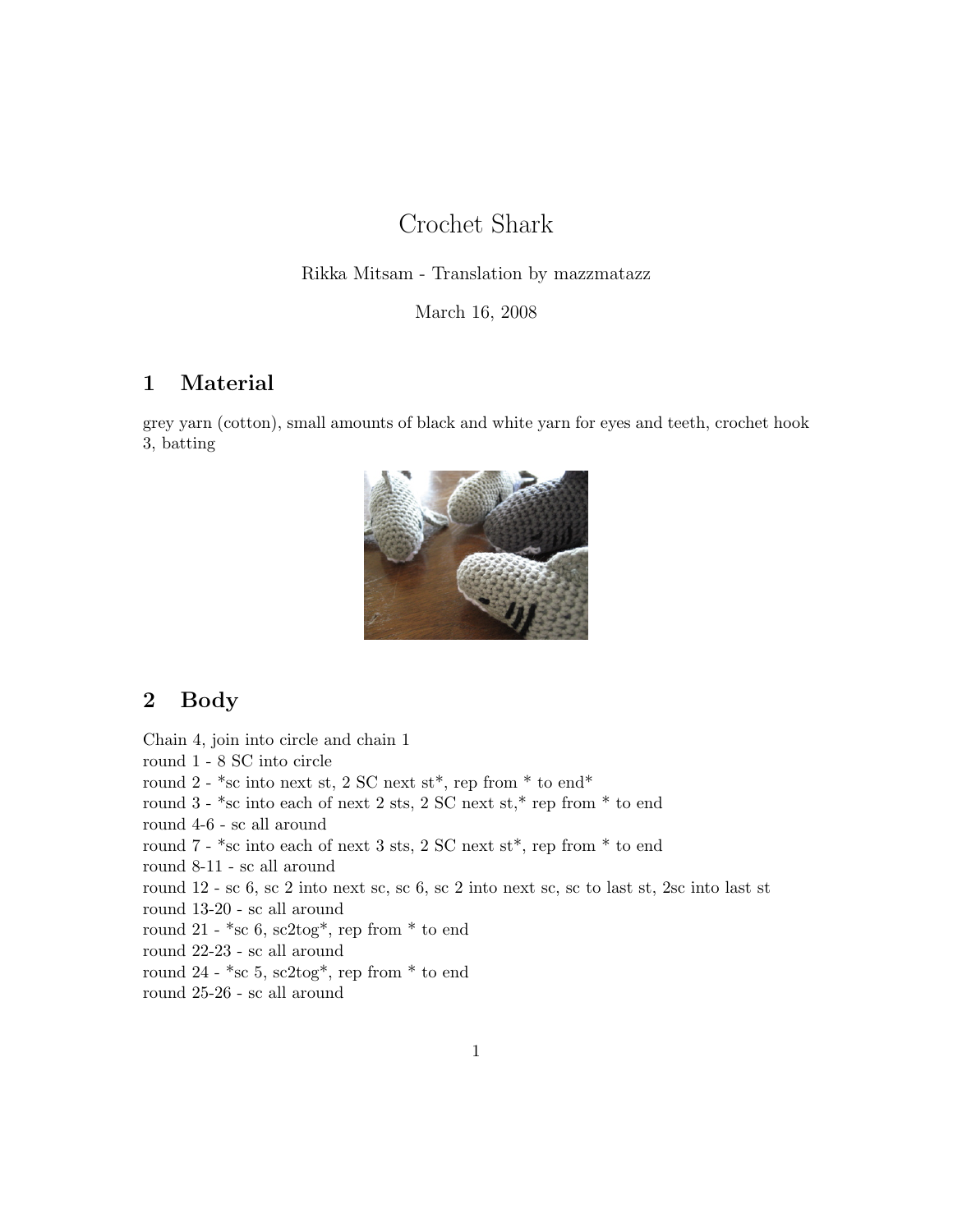round 27 -  $*<sub>sc</sub> 4$ ,  $sc2<sub>tog</sub>*$ , rep from  $*$  to end round 28-29 - sc all around round 30 -  $*<sub>sc</sub> 3$ ,  $sc2<sub>tog</sub>*$ , rep from  $*$  to end round 31 - sc all around round  $32 - \text{*sc } 2$ ,  $\text{sc}2\text{tog*}$ , rep from  $\text{*}$  to end round 33 - sc all around. do not break off thread. stuff.

#### 3 Tail (working flat):

tail 1 - sc 3. chain 1 and turn tail 2 - 2sc into first sc, sc into next sc, 2 sc into next sc. chain 1 and turn. tail 3a - 2sc into first sc, sc into next sc, and then chain and turn to divide tail tail 4a - sc into all 3 sc, chain 1 and turn tail 5a - sc into first sc, sc2tog, chain and turn tail 6a - sc2tog, chain 1, turn and slip stitch back to base of tail to begin second part. tail 3b - sc3, ch1 and turn tail 4b - 2 sc into first sc, then sc 2, ch1 and turn tail 5b-10b - sc into each sc, ch1 and turn tail 11b - sc2tog, sc2, ch1 and turn tail 12b - sc2tog, sc1, ch1 and turn tail 13b - sc2tog, ch1 and turn. slt st back to body. sew up hole at end of body and fasten off.

### 4 Dorsal fin:

Chain 8

- 1. sc in 2nd chain from hook, sc 6. ch1, turn
- 2. sc 5, sc2tog, ch1, turn
- 3. sc2tog, sc4, ch1, turn
- 4. sc3, sc2tog, ch1, turn
- 5. sc2tog, sc2, ch1, turn
- 6. sc1, sc2tog, ch1, turn
- 7. sc2tog, ch1, turn sl st back to 1st st and draw up, leaving tail to sew onto body.